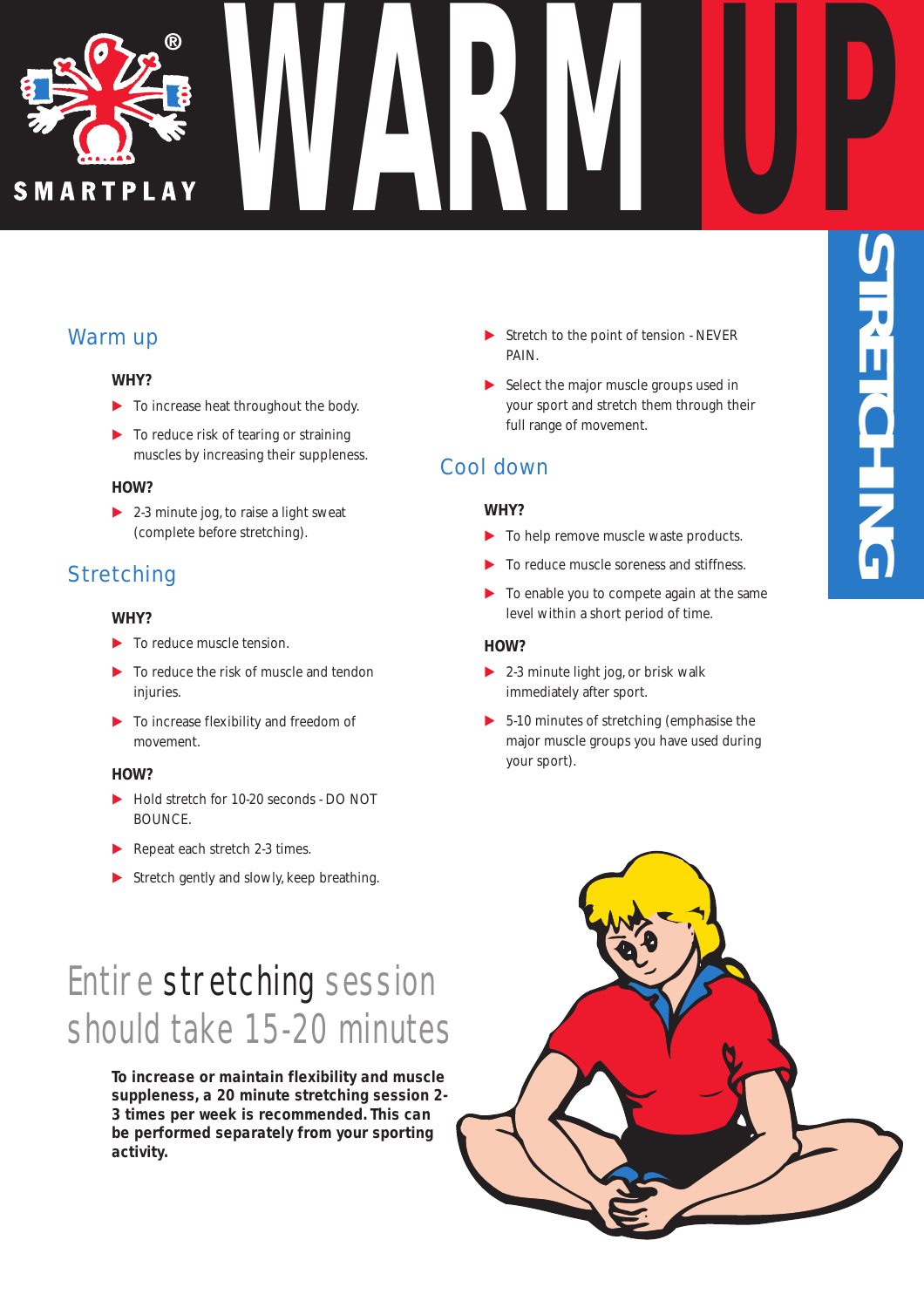

# W A R M U P S







1. Neck Flexion and Extension **Stretch** (forward then back)



2. Neck Lateral Flexion **Stretch** (one side, then the other)



3. Latissimus Dorsi and Posterior Deltoid Stretch (link hands, push elbows together)





8. Supraspinatus Stretch (keep elbow parallel to ground)





12. Lumbar Extension and Abdominal Stretch (do not force into pain if you have a sore back)



13. Lumbar Flexion Stretch (do not force into pain if you have a sore back)



14. Lum (rotate legs on and brace stom



17. Adductor Stretch (push down with elbows on knees very gently, keep back straight)



18. Gluteal Stretch (pull knee and lower leg towards opposite shoulder)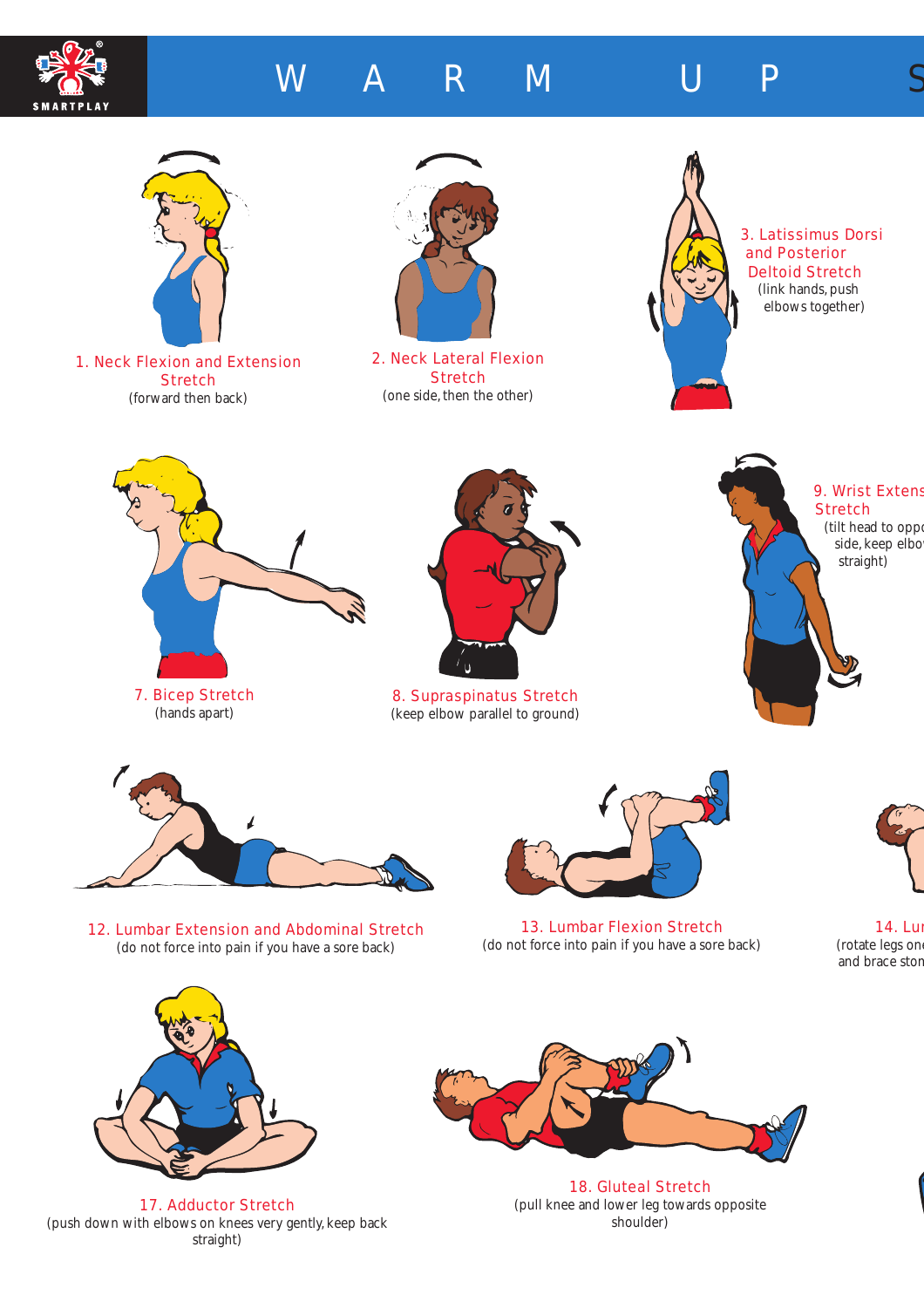## R E T C H I N G



4. Triceps Stretch (pull elbow across and down)

sor

osite w



5. Shoulder Rotator **Stretch** (using towel, pull up with the top arm then down with the other)



10. Thoracic Extension Stretch (reach forward with arms, push chest towards floor, arch back down, backside behind knees)



mbar Rotation Stretch e side, then the other side, draw in mach muscles at the same time, do not hold breath)



15. Hamstring Stretch (straighten leg) i. with foot pointed ii. with foot pulled back towards the knee



6. Pectoral Stretch at 90° and 120° (use a doorway or post)



11. Lateral Flexion Stretch (one side then the other, push pelvis across as you bend)



16. Hamstring Stretch (commence with knee slightly bent, then push knee straight as tension allows, push chest towards foot)



19. Gluteal and Lumbar Rotation **Stretch** 



20. Quadriceps Stretch (keep pelvis on floor)